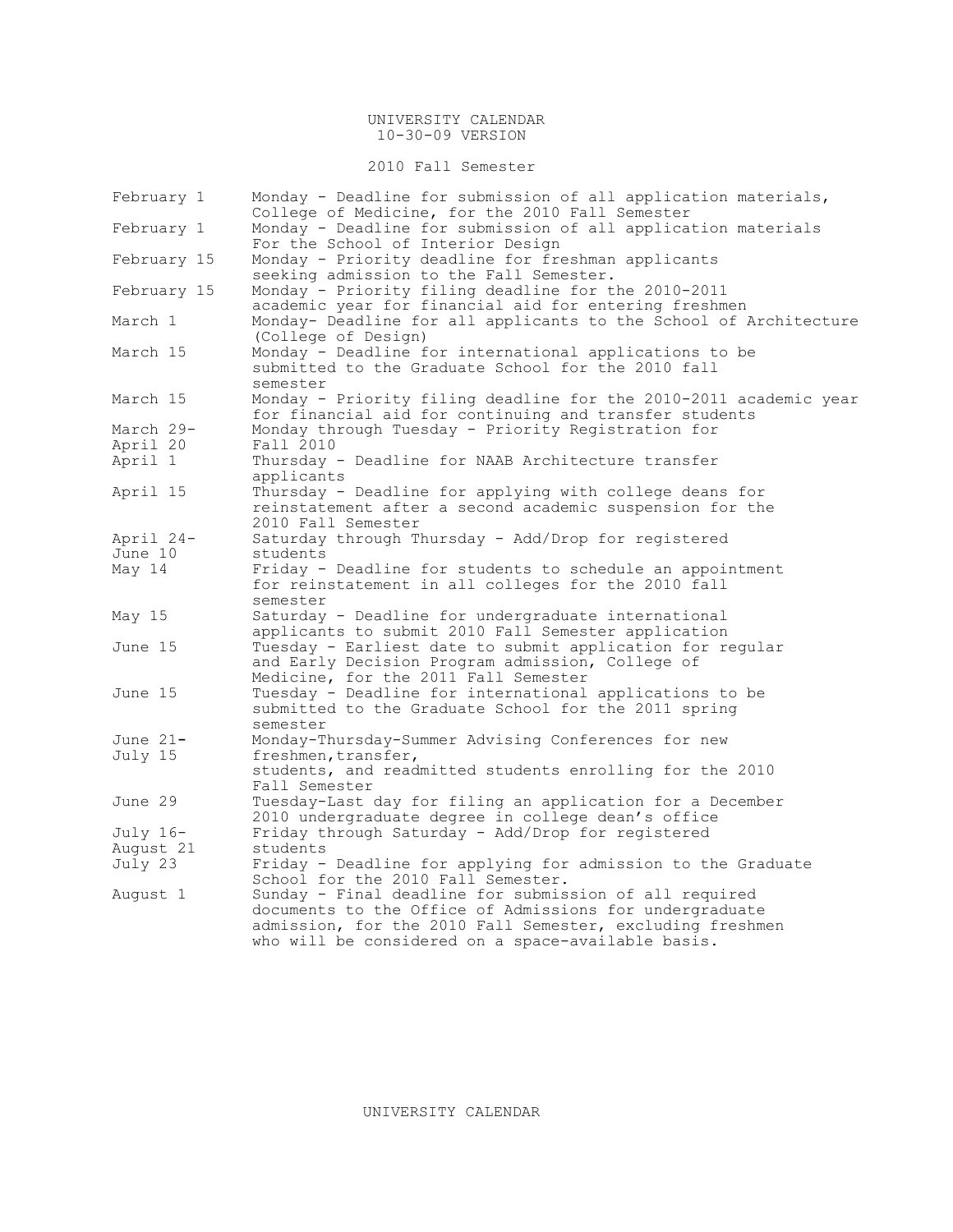## 10-30-09 Version

## 2010 Fall Semester

| August 1                | Sunday - Deadline for application for Early Decision<br>Program, College of Medicine, for the 2011 Fall Semester      |
|-------------------------|-----------------------------------------------------------------------------------------------------------------------|
| August 4                | Wednesday - Last day for students in the Employee                                                                     |
|                         | Educational Program registered through August 4 to submit<br>EEP form to Human Resource Services to confirm 2010 Fall |
|                         | Semester registration and tuition waiver                                                                              |
| August 17-23            | Tuesday through Monday - Fall registration for                                                                        |
|                         | students who entered the University in either the 2010                                                                |
|                         | Four-Week Intersession or Eight-Week Summer Session                                                                   |
| August 17-23            | Tuesday through Monday - Registration for new program                                                                 |
|                         | graduate students                                                                                                     |
| August 19-23            | Thursday through Monday - Fall registration for new post-<br>baccalaureate students admitted for the First Summer     |
|                         | Session, Second Summer Session or Fall Semester                                                                       |
| August 20               | Friday - Advising Conference and Registration for new                                                                 |
|                         | international students                                                                                                |
| August 22               | Sunday - Payment deadline of registration fees and/or                                                                 |
|                         | housing and dining fees-if total amount due is not paid                                                               |
|                         | as indicated on the account statement, a late payment fee                                                             |
|                         | of 1.25% of the amount past due will be assessed                                                                      |
| August 21-24            | Saturday through Tuesday - KY Welcome for all new                                                                     |
|                         | undergraduate students                                                                                                |
| August 23               | Monday - Advising Conference and Registration for new                                                                 |
|                         | freshmen and transfer students including registration for                                                             |
|                         | Evening and Weekend                                                                                                   |
| August 23-24            | Monday - Tuesday - Opening-of-term add/drop for                                                                       |
|                         | registered students                                                                                                   |
| August 24               | Tuesday - Advising Conference and Registration for                                                                    |
|                         | readmission, and non-degree students including Evening and                                                            |
|                         | Weekend                                                                                                               |
| August 24               | Tuesday - Last day a student may officially drop a course or                                                          |
|                         | cancel registration with the University Registrar for a full                                                          |
|                         | refund of fees                                                                                                        |
| August 25               | Wednesday - First day of classes<br>Wednesday through Tuesday - Late registration for                                 |
| August 25-<br>August 31 | returning students who did not priority register and new                                                              |
|                         | applicants cleared late for admission. A late fee is                                                                  |
|                         | assessed students who register during this time period                                                                |
| August 31               | Tuesday - Last day to add a class for the 2010 Fall Semester                                                          |
| August 31               | Tuesday - Last day to officially withdraw from the                                                                    |
|                         | University or reduce course load and receive an 80                                                                    |
|                         | percent refund                                                                                                        |
| August 31               | Tuesday - Last day for students in the Employee                                                                       |
|                         | Educational Program who registered and/or changed                                                                     |
|                         | schedules after August 4 to submit EEP form to Human                                                                  |
|                         | Resource Services to confirm 2010 Fall Semester                                                                       |
|                         | registration and tuition waiver                                                                                       |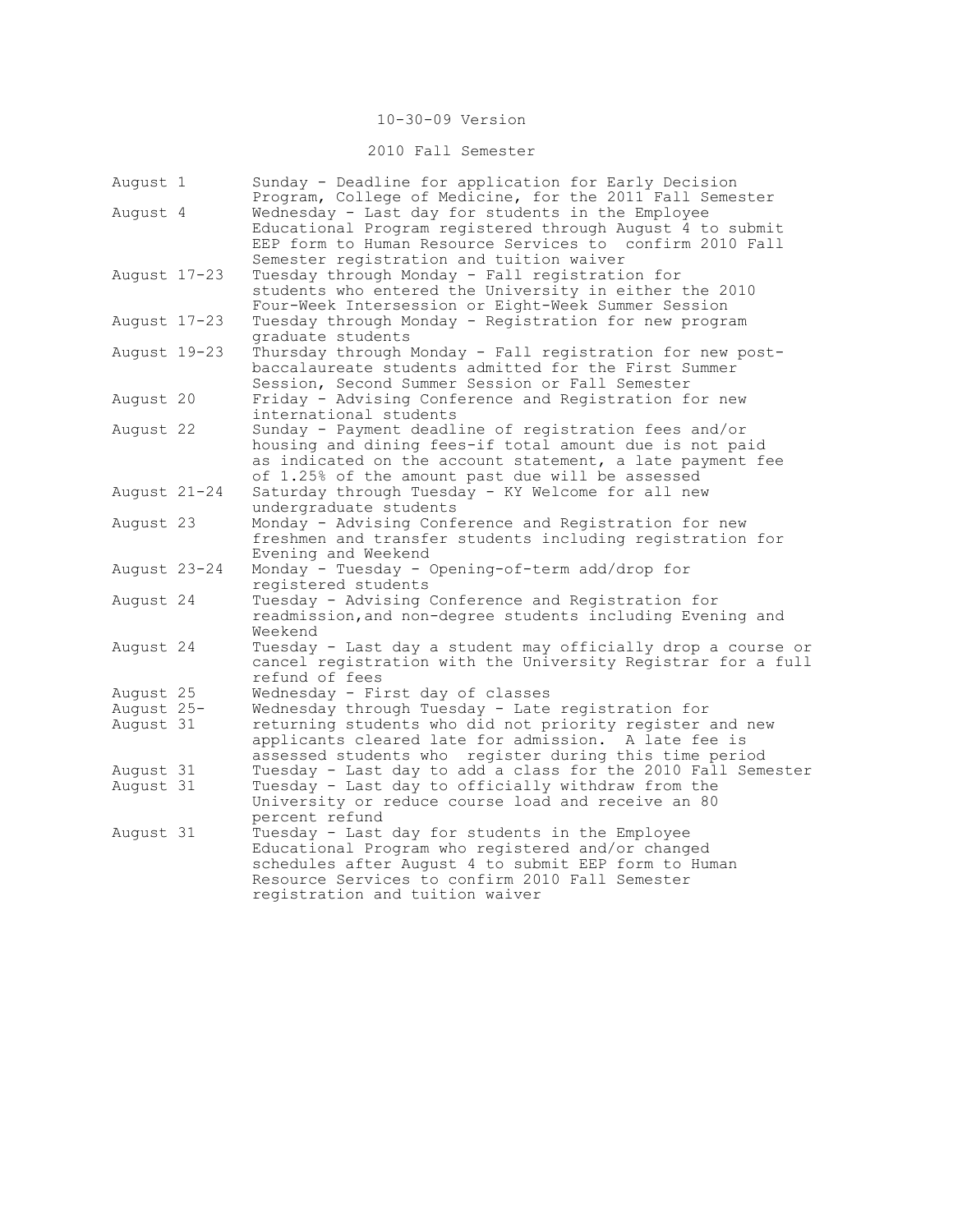UNIVERSITY CALENDAR 10-30-09 Version

2010 Fall Semester

| September 6    | Monday - Labor Day - Academic Holiday                                                                                                                                                                                                       |
|----------------|---------------------------------------------------------------------------------------------------------------------------------------------------------------------------------------------------------------------------------------------|
| September 15   | Wednesday - Last day to drop a course without it                                                                                                                                                                                            |
|                | appearing on the student's transcript                                                                                                                                                                                                       |
| September 15   | Wednesday - Last day to change grading option (pass/fail<br>to letter grade or letter grade to pass/fail; credit to                                                                                                                         |
|                | audit or audit to credit)                                                                                                                                                                                                                   |
| September 22   | Wednesday - Last day to officially withdraw from the<br>University or reduce course load and receive a 50 percent<br>refund                                                                                                                 |
| September 23   | Thursday - Deadline for submission of application and all                                                                                                                                                                                   |
|                | required documents to the Office of Undergraduate<br>Admission and University Registrar for change of<br>residency status for 2010 Fall Semester                                                                                            |
| October 4-     | Monday through Wednesday - Students are prohibited from                                                                                                                                                                                     |
| November 24    | changing academic majors                                                                                                                                                                                                                    |
| October 7      | Thursday - Last day for doctoral candidates for a                                                                                                                                                                                           |
|                | December degree to submit a Notification of Intent to<br>schedule a final examination in The Graduate School                                                                                                                                |
| October 15     | Friday - Deadline for submission of application and all<br>required documents to the Office of Admissions for<br>undergraduate applicants planning to attend November<br>Advising Conference (including registration for spring<br>classes) |
| October 18     | Monday - Midterm of 2010 Fall Semester                                                                                                                                                                                                      |
| November 1     | Monday - Deadline for completed AMCAS application,<br>College of Medicine, for the 2011 Fall Semester                                                                                                                                       |
| November 1-    | Monday through Tuesday - Priority registration for the                                                                                                                                                                                      |
| November 23    | 2011 Spring Semester                                                                                                                                                                                                                        |
| November 5     | Friday - Last day to withdraw from the University or<br>reduce course load. Students can withdraw or reduce<br>course load after this date only for urgent non-academic<br>reasons                                                          |
| November 18    | Thursday - Last day for candidates for a December degree<br>to schedule a final examination in The Graduate School                                                                                                                          |
| November 19    | Friday - 2011 Spring Semester Advising Conference for new<br>and readmitted undergraduate students                                                                                                                                          |
| November 24-27 | Wednesday through Saturday - Thanksgiving - Academic<br>Holidays                                                                                                                                                                            |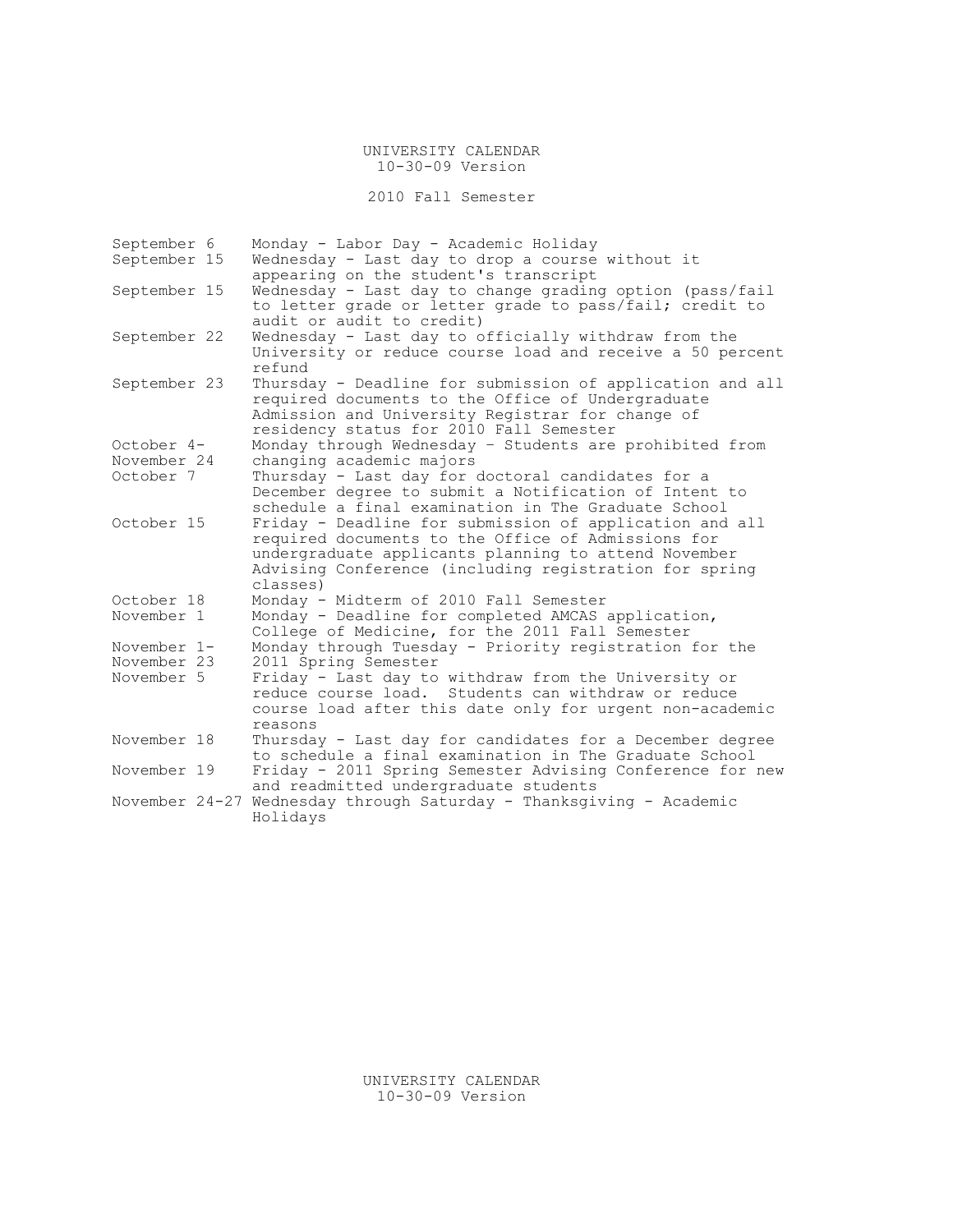2010 Fall Semester

| November 29    | Monday - Application deadline for undergraduate admission<br>to the Spring 2011 term                                                                                                                                       |
|----------------|----------------------------------------------------------------------------------------------------------------------------------------------------------------------------------------------------------------------------|
| November 30    | Tuesday-Last day for filing an application for a May 2011<br>undergraduate degree in college dean's office                                                                                                                 |
| December 1     | Wednesday - Deadline for submission of application and<br>receipt of all materials for admission, readmission or<br>transfer to the College of Law for the 2011 Spring<br>Semester                                         |
| December 1-    | Wednesday through Monday - Add/Drop for registered                                                                                                                                                                         |
| December 20    | students for the 2011 Spring Semester                                                                                                                                                                                      |
| December 2     | Thursday - Last day for candidates for a December<br>graduate degree to sit for a final examination                                                                                                                        |
| December 6     | Monday - Deadline for applying for admission to the Graduate<br>School for the 2011 Spring Semester.                                                                                                                       |
| December 8     | Wednesday - Last day for students in the Employee<br>Educational Program registered through December 9 to<br>submit EEP form to Human Resource Services to confirm<br>2011 Spring Semester registration and tuition waiver |
| December 10    | Friday - Last day of classes                                                                                                                                                                                               |
| December 13-17 | Monday through Friday - Final Examinations                                                                                                                                                                                 |
| December 17    | Friday - Last day for candidates for a December degree to<br>submit a thesis/dissertation to The Graduate School                                                                                                           |
| December 17    | Friday - End of 2010 Fall Semester                                                                                                                                                                                         |
| December 20    | Monday - Final deadline for submission of grades to the<br>Registrar's Office by 4 p.m.                                                                                                                                    |

\* These dates are under review and are subject to change.

SUMMARY OF TEACHING DAYS, FALL SEMESTER 2010

|           | Mon. | Tues. | Wed. | Thurs. | Fri. | Sat. | Teaching Days |    |
|-----------|------|-------|------|--------|------|------|---------------|----|
| August    |      |       |      |        |      |      | August        | 6  |
| September |      |       |      |        |      |      | September 25  |    |
| October   |      |       |      |        | 5    | 5    | October       | 26 |
| November  |      | 5     |      |        |      |      | November      | 22 |
| December  |      |       |      |        |      |      | December      | 9  |
| Totals    | l 4  | ۱5    | 15   | 15     | 15   | 14   |               | 88 |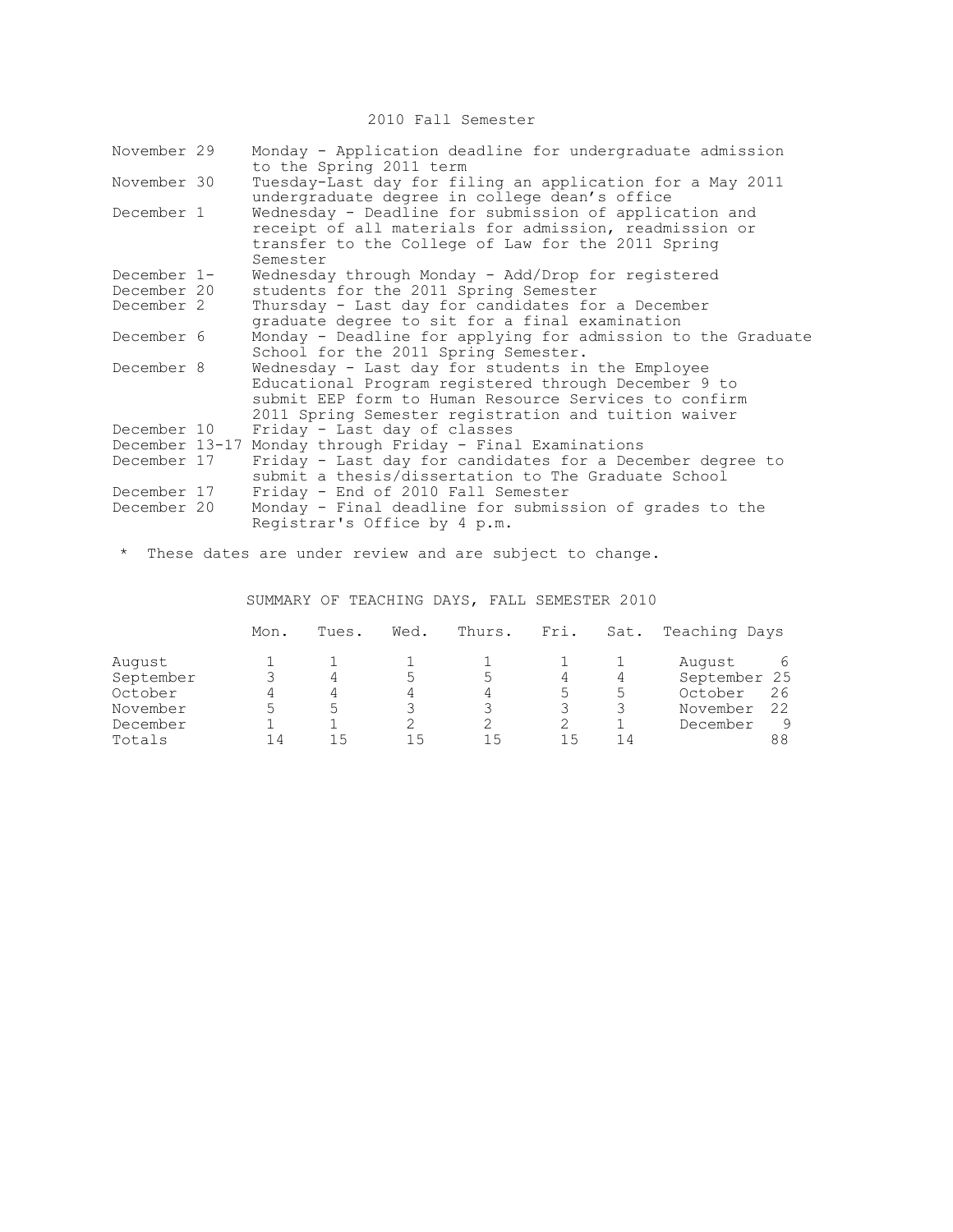### UNIVERSITY CALENDAR 10-30-09 Version

# 2011 Spring Semester

| February 15   | Monday - Priority filing deadline for the 2010-2011                                                  |
|---------------|------------------------------------------------------------------------------------------------------|
| 2010          | academic year for financial aid for entering freshman                                                |
| March 15      | Monday - Priority filing deadline for the 2010-2011                                                  |
| 2010          | academic year for financial aid for continuing and                                                   |
|               | transfer students                                                                                    |
| August 15     | Sunday - Deadline for international applications to be                                               |
| 2010          | submitted to The Graduate School for the 2011 Spring<br>Semester                                     |
| September 15  | Wednesday - Deadline for applying with college deans for                                             |
| 2010          | reinstatement after a second academic suspension for the                                             |
| October 1     | 2011 Spring Semester<br>Friday - Deadline for students to schedule an                                |
| 2010          | appointment for reinstatement in all colleges for the                                                |
|               | 2011 spring semester                                                                                 |
| October 15    | Friday - Deadline for submission of application and all                                              |
| 2010          | required documents to the Office of Admissions for                                                   |
|               | undergraduate applicants planning to attend November                                                 |
|               | Advising Conference (including registration for spring                                               |
|               | classes)                                                                                             |
| October 15    | Friday - Deadline for undergraduate international                                                    |
| 2010          | applicants to submit 2011 Spring Semester application                                                |
| November 19   | Friday - 2011 Spring Semester Advising Conference for                                                |
| 2010          | new and readmitted undergraduate students                                                            |
| December 1    | Wednesday - Final deadline for submission of application                                             |
| 2010          | and all required documents to the Office of Undergraduate                                            |
|               | Admission and University Registrar for the 2011 Spring                                               |
|               | Semester.                                                                                            |
| December 1-   | Wednesday through Monday - Add/Drop for registered                                                   |
| December 20   | students for the 2011 Spring Semester                                                                |
| 2010          |                                                                                                      |
| December 6    | Monday - Deadline for applying for admission to the Graduate<br>School for the 2011 Spring Semester. |
| December 8    | Wednesday - Last day for students in the Employee                                                    |
| 2010          | Educational Program registered through December 8 to                                                 |
|               | submit EEP form to Human Resource Services to confirm                                                |
|               | 2011 Spring Semester registration and tuition waiver                                                 |
| January 5-8   | Wednesday through Saturday - Add/Drop for registered                                                 |
|               | students                                                                                             |
| January 5-10* | Wednesday through Monday - Registration for new program                                              |
|               | graduate students                                                                                    |
|               | January 6-10* Thursday through Monday - Registration for new post-                                   |
|               | baccalaureate students                                                                               |
| January 7     | Friday - International Student Advising Conference                                                   |
| January 10    | Monday - Advising Conference and Registration for new                                                |
|               | freshmen and transfer students including registration for                                            |
|               | Evening and Weekend                                                                                  |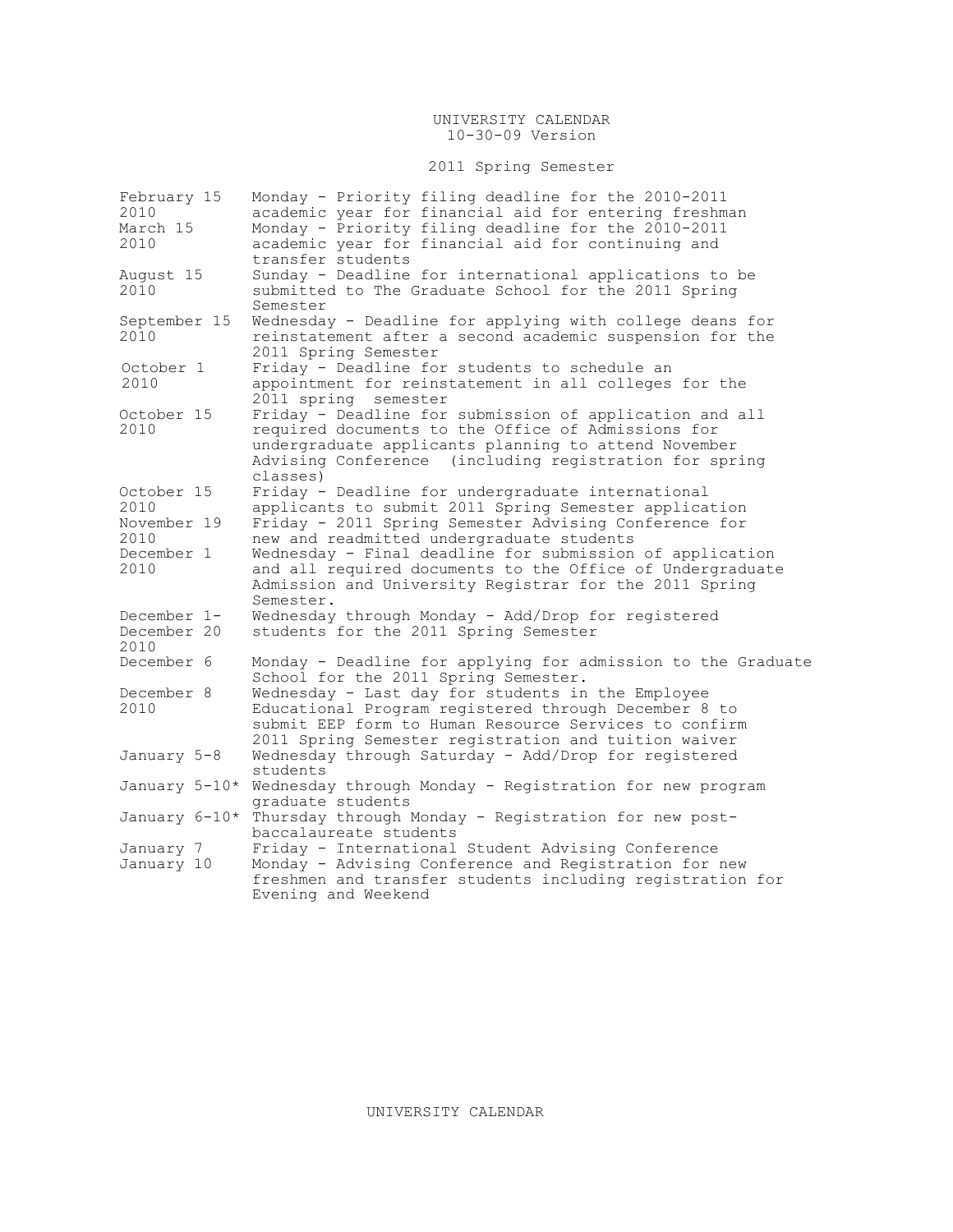### 10-30-09

## 2011 Spring Semester

|             | January 10-11 Monday and Tuesday - Opening-of-term add/drop for<br>registered students                                                                                                                                                          |
|-------------|-------------------------------------------------------------------------------------------------------------------------------------------------------------------------------------------------------------------------------------------------|
| January 11  | Tuesday - Advising conference and Registration for<br>readmission and non-degree students including<br>registration for Evening and Weekend                                                                                                     |
| January 11  | Tuesday - Last day a student may officially drop a course<br>or cancel registration with the University Registrar for<br>a full refund of fees                                                                                                  |
| January 12  | Wednesday - First day of classes                                                                                                                                                                                                                |
|             | January 12-19 Wednesday through Wednesday - Late registration for<br>returning students who did not priority register and new<br>applicants cleared late for admission. A late fee is<br>assessed students who register during this time period |
| January 17  | Monday - Martin Luther King Birthday - Academic Holiday                                                                                                                                                                                         |
| January 18  | Tuesday - Deadline for submission of all application<br>materials, College of Medicine, for the Fall 2011<br>Semester                                                                                                                           |
| January 19  | Wednesday - Last day to add a class for the 2011 Spring<br>Semester                                                                                                                                                                             |
| January 19  | Wednesday - Last day to officially withdraw from the                                                                                                                                                                                            |
|             | University or reduce course load and receive an 80                                                                                                                                                                                              |
| January 19  | percent refund<br>Wednesday - Last day for students in the Employee                                                                                                                                                                             |
|             | Educational Program who registered and/or changed<br>schedules after December 8 to submit EEP form to Human                                                                                                                                     |
|             | Resource Services to confirm 2011 Spring Semester<br>registration and tuition waiver                                                                                                                                                            |
| January 22  | Saturday - Payment deadline of registration fees and/or<br>housing and dining fees Wednesday -if total amount due is<br>not paid as indicated on the account statement, a late<br>payment fee of 1.25% of the amount past due will be           |
|             | assessed                                                                                                                                                                                                                                        |
| February 1  | Tuesday - Deadline for international applications to be<br>submitted to The Graduate School for the 2011 Fall<br>Semester                                                                                                                       |
| February 1  | Tuesday - Preferred deadline for submitting application                                                                                                                                                                                         |
|             | for admission to the College of Dentistry for the 2011                                                                                                                                                                                          |
|             | Fall Semester                                                                                                                                                                                                                                   |
| February 2  | Wednesday - Last day to drop a course without it<br>appearing on the student's transcript                                                                                                                                                       |
| February 2  | Wednesday - Last day to change grading option (pass/fail                                                                                                                                                                                        |
|             | to letter grade or letter grade to pass/fail; credit to                                                                                                                                                                                         |
|             | audit or audit to credit)                                                                                                                                                                                                                       |
| February 9  | Wednesday - Last day to officially withdraw from the<br>University or reduce course load and receive a 50 percent<br>refund                                                                                                                     |
| February 10 | Thursday - Deadline for submission of application and all                                                                                                                                                                                       |
|             | required documents to the Office of Undergraduate<br>Admissions and University Registrar for change of<br>residency status for 2011 Spring Semester                                                                                             |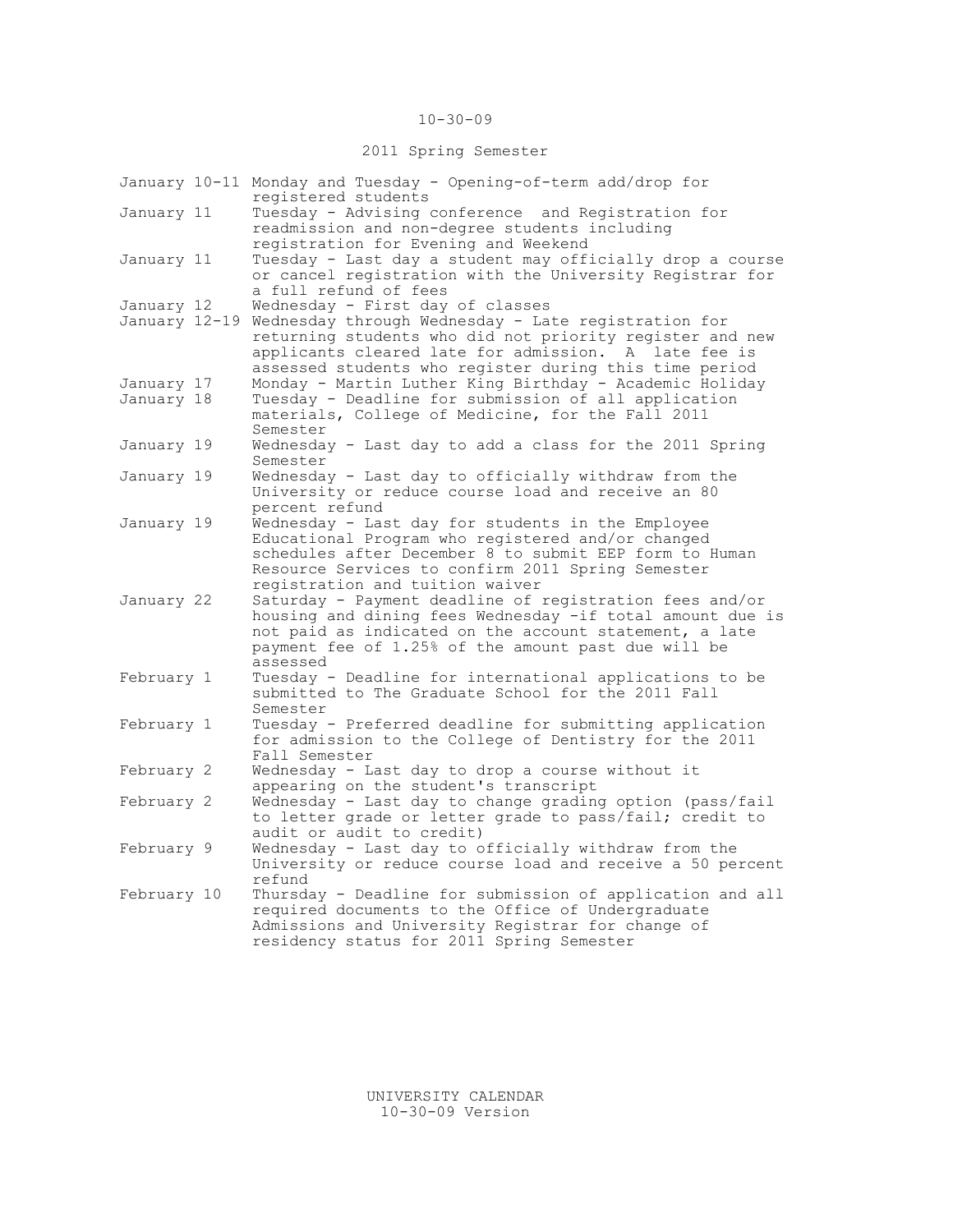2011 Spring Semester

| February 24 | Thursday - Last day for doctoral candidates for a May<br>degree to submit a Notification of Intent to schedule a<br>final examination in The Graduate School                        |
|-------------|-------------------------------------------------------------------------------------------------------------------------------------------------------------------------------------|
| February 27 | Sunday - Last day for filing an application for an August<br>2011 undergraduate degree in college dean's office                                                                     |
| March 1     | Tuesday - Last day for submission of application for<br>admission to the College of Law for the 2011 Fall<br>Semester                                                               |
| Feb. 28-    | Monday-Wednesday - Students are prohibited from changing                                                                                                                            |
| April 20    | academic majors                                                                                                                                                                     |
| March 7     | Monday - Midterm of 2011 Spring Semester                                                                                                                                            |
| March 14-19 | Monday through Saturday - Spring Vacation - Academic<br>Holidays                                                                                                                    |
| April 1     | Friday - Last day to withdraw from the University or<br>reduce course load. Students can withdraw or reduce<br>course load after this date only for urgent non-academic<br>reasons. |
| March 28-   | Monday through Tuesday - Priority registration for the                                                                                                                              |
| April 19    | 2011 Fall Semester and both 2011 Summer Sessions                                                                                                                                    |
| April 7     | Thursday - Last day for candidates for a May degree to<br>schedule a final examination in The Graduate School                                                                       |
| April 11    | Monday - Deadline for applying for admission to the<br>Graduate School for the 2011 four-week Summer Session.                                                                       |
| April 21    | Thursday - Last day for candidates for a May graduate<br>degree to sit for a final examination                                                                                      |
| April 29    | Friday - Last day of classes                                                                                                                                                        |
| May $2-$    | Monday through Friday - Final Examinations                                                                                                                                          |
| May 6       |                                                                                                                                                                                     |
| May $3-$    | Tuesday through Monday - Four-Week Intersession                                                                                                                                     |
| May 9       | registration and add/drop continue for students                                                                                                                                     |
|             | enrolled in the 2011 Spring Semester                                                                                                                                                |
| May $3-$    | Tuesday through Wednesday - Eight-Week Summer Session                                                                                                                               |
| June 8      | registration and add/drop continues for students enrolled                                                                                                                           |
|             | in the 2011 Spring Semester                                                                                                                                                         |
| May $3-$    | Tuesday through Saturday - Add/Drop for priority                                                                                                                                    |
| June 18     | registered students for the 2011 Fall Semester                                                                                                                                      |
| May 6       | Friday - Last day for candidates for a May degree to                                                                                                                                |
|             | submit a thesis/dissertation to The Graduate School                                                                                                                                 |
|             |                                                                                                                                                                                     |
| May 6       | Friday - End of 2011 Spring Semester                                                                                                                                                |
| May 8       | Sunday - Commencement                                                                                                                                                               |
| May 9       | Monday - Final deadline for submission of grades to the<br>Registrar's Office by 4 p.m.                                                                                             |
|             |                                                                                                                                                                                     |
| May $9-$    | Monday-Saturday - College of Pharmacy 15-Week Summer Term                                                                                                                           |
| August 20   |                                                                                                                                                                                     |

These dates are under review and are subject to change.

SUMMARY OF TEACHING DAYS, SPRING SEMESTER 2011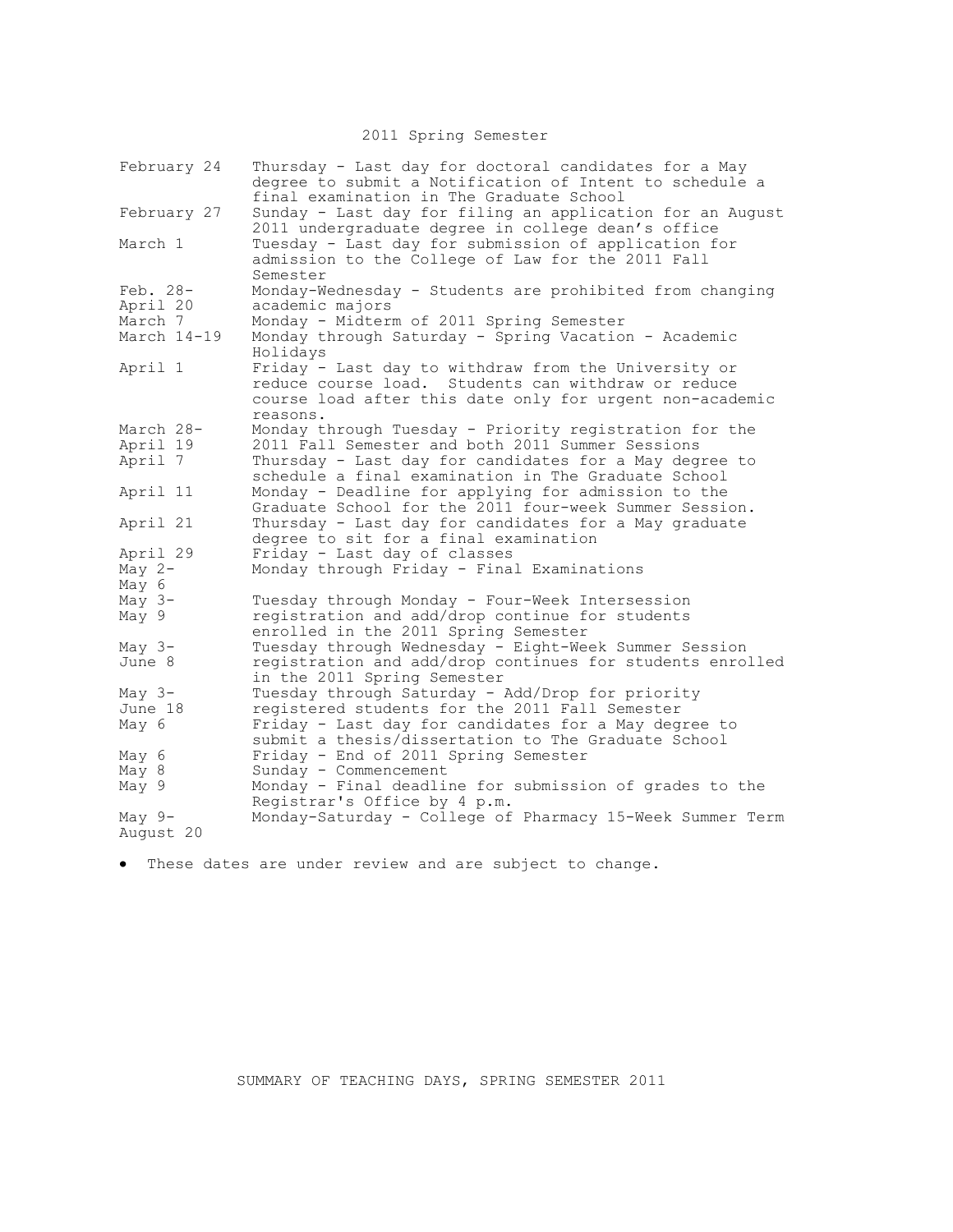|          | Mon. | Tues. | Wed. | Thurs. | Fri. | Sat.                     | Teaching |    |
|----------|------|-------|------|--------|------|--------------------------|----------|----|
| Days     |      |       |      |        |      |                          |          |    |
| January  | 2    |       | 3    |        |      | 3                        | January  | 16 |
| February | 4    | 4     | 4    | 4      | 4    | 4                        | February | 24 |
| March    | 3    | 4     | 4    | 4      |      | 3                        | March    | 21 |
| April    | 4    | 4     | 4    | 4      | 5    | 4                        | April    | 25 |
| May      |      | -     | -    | -      | -    | $\overline{\phantom{a}}$ | May      | 0  |
| Totals   | 13   | 14    | 15   | 15     | 15   | 14                       |          | 86 |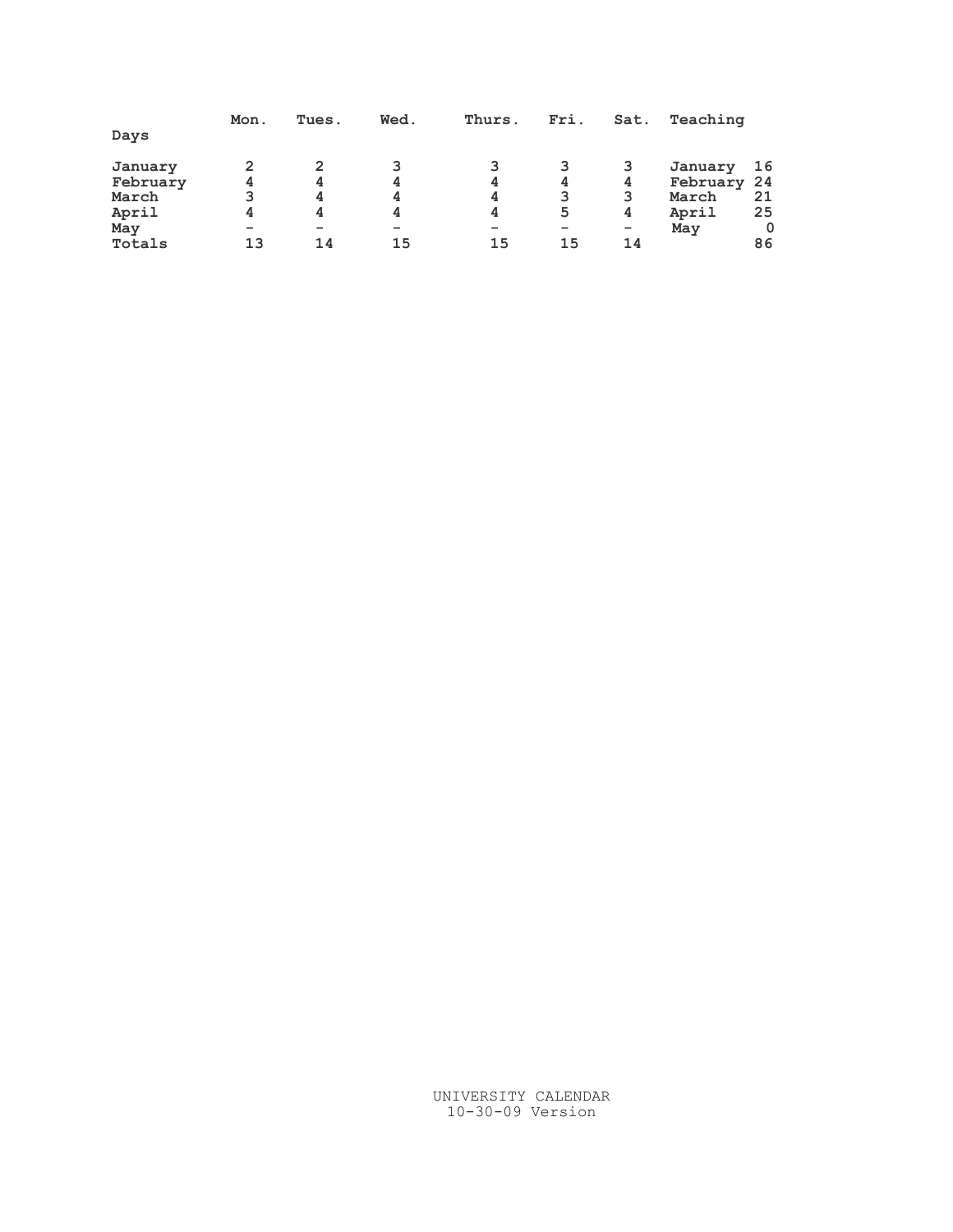2011 Four-Week – First Summer Session

| March 1             | Tuesday - Applications available to apply for financial<br>aid for the first summer session and/or the second summer<br>session                                                                                                         |
|---------------------|-----------------------------------------------------------------------------------------------------------------------------------------------------------------------------------------------------------------------------------------|
| March 15            | Tuesday - Priority filing deadline for financial aid<br>for the first summer session and/or the second summer<br>session                                                                                                                |
| April 8             | Friday - Deadline for applying for admission to the<br>Graduate School for the 2011 Four-Week Summer<br>Intersession.                                                                                                                   |
| April 15            | Friday - Final deadline for submission of application and<br>all required documents to the Office of Admissions for<br>undergraduate admission for the 2011 first summer session                                                        |
| May $3-$<br>May 9   | Tuesday through Monday - First summer session<br>registration and add/drop continue for students enrolled<br>in the 2011 Spring Semester                                                                                                |
| May 9               | Monday - Beginning of College of Pharmacy 15-Week Summer<br>Term                                                                                                                                                                        |
| May 9               | Monday - Advising Conference and Registration for new and<br>readmitted students                                                                                                                                                        |
| May 9               | Monday - Deadline for applying for admission to the<br>Graduate School for the 2011 Eight-Week Summer Session.                                                                                                                          |
| May 10              | Tuesday - Last day a student may officially drop a course<br>or cancel registration with the University Registrar for<br>a full refund of fees                                                                                          |
| May 10<br>May 10-11 | Tuesday - First day of classes<br>Tuesday through Wednesday - Late registration for<br>returning students not already registered and new<br>applicants cleared late for admission. A late fee is<br>assessed students who register late |
| May 11              | Wednesday - Last day to add a class for the 2011 First<br>summer session                                                                                                                                                                |
| May 11              | Wednesday - Last day to officially withdraw from the<br>University or reduce course load and receive an 80<br>percent refund                                                                                                            |
| May 11              | Wednesday - Last day for students in the Employee<br>Educational Program to submit EEP form to Human Resource<br>Services for tuition waiver for the 2011 First summer<br>session                                                       |
| May 16              | Monday - Last day to drop a course without it appearing<br>on the student's transcript                                                                                                                                                  |
| May 16              | Monday - Last day to change grading option (pass/fail to<br>letter grade or letter grade to pass/fail; credit to<br>audit or audit to credit                                                                                            |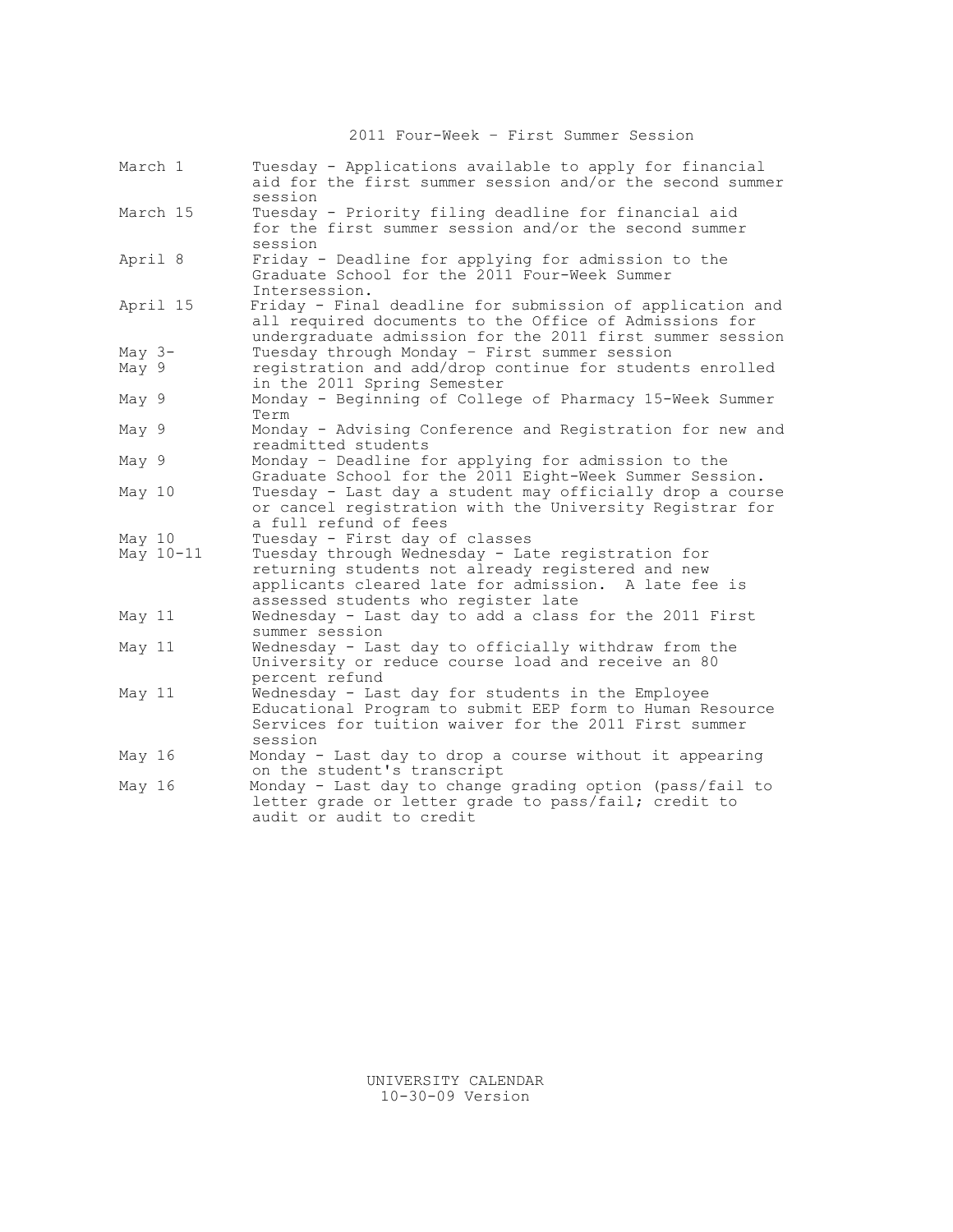2011 Four-Week - First Summer Session

| May 17    | Tuesday - Last day to officially withdraw from the<br>University or reduce course load and receive a 50 percent<br>refund                                                                                                                       |
|-----------|-------------------------------------------------------------------------------------------------------------------------------------------------------------------------------------------------------------------------------------------------|
| May $18-$ | Wednesday through Wednesday - Second summer session                                                                                                                                                                                             |
| June 8    | registration and add/drop for students who entered the<br>University in the 2011 first summer session                                                                                                                                           |
| May 22    | Sunday - Payment deadline of registration fees and/or<br>housing and dining fees-if total amount due is not paid<br>as indicated on the account statement, a late payment fee<br>of 1.25% of the amount past due will be assessed               |
| May 23    | Monday - Midterm of 2011 Four-Week Intersession                                                                                                                                                                                                 |
| May 25    | Wednesday - Last day to withdraw from the University or<br>reduce course load. Students can withdraw or reduce<br>course load after this date only for "urgent non-academic<br>reasons."                                                        |
| May 30    | Monday - Memorial Day - Academic Holiday                                                                                                                                                                                                        |
| June 1    | Wednesday - Last day for doctoral candidates for an<br>August degree to submit a Notification of Intent to<br>schedule a final examination in The Graduate School                                                                               |
| June 7    | Tuesday - Final Examinations                                                                                                                                                                                                                    |
| June 7    | Tuesday - End of 2011 Four-Week Intersession                                                                                                                                                                                                    |
| June 8    | Wednesday - Deadline for submission of application and<br>all required documents to the Office of Undergraduate<br>Admission and University Registrar for change of<br>residency status for the Four-Week and the<br>Eight-Week Summer Sessions |
| June 10   | Friday - Final deadline for submission of grades to the<br>Registrar's Office by 12 noon                                                                                                                                                        |

\* These dates are under review and are subject to change.

SUMMARY OF TEACHING DAYS, 2011 FOUR-WEEK INTERSESSION

|        | Mon. |   |                |         |   | Tues. Wed. Thurs. Fri. Sat. Teaching Days |
|--------|------|---|----------------|---------|---|-------------------------------------------|
| May    |      |   |                | 4 3 3 3 | 3 | May 18                                    |
| June   |      |   |                |         |   | June 6                                    |
| Totals |      | 5 | $\overline{4}$ |         |   | 24                                        |

UNIVERSITY CALENDAR 10-30-09 Version

2011 Eight-Week – Second Summer Session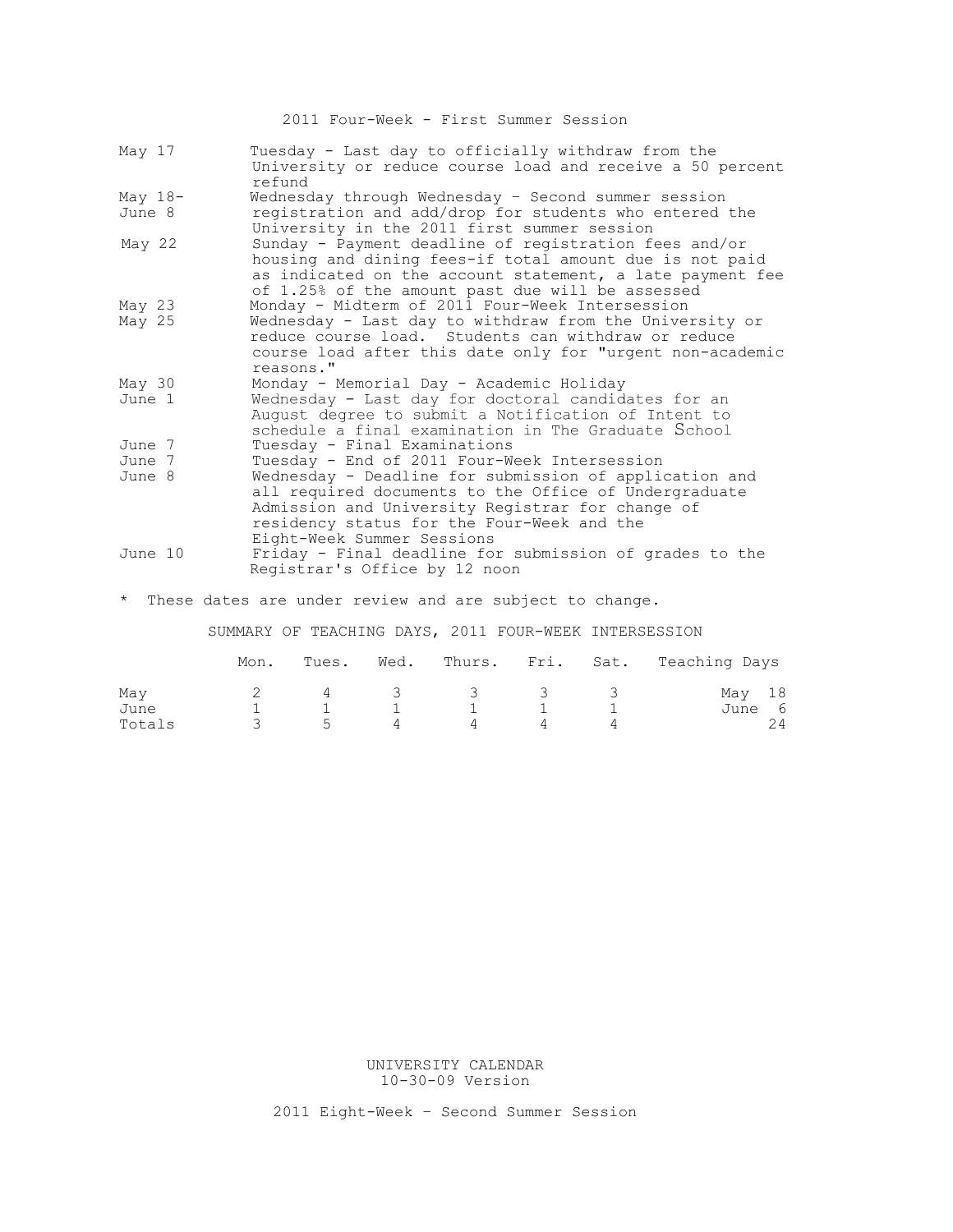| March 1         | Tuesday - Applications available to apply for financial<br>aid for the 4 week and/or the 8 week summer term (s)                                                                                                           |
|-----------------|---------------------------------------------------------------------------------------------------------------------------------------------------------------------------------------------------------------------------|
| March 15        | Tuesday - Priority filing deadline for financial aid for<br>the 4 week and/or the 8 week summer term $(s)$                                                                                                                |
| May $3-$        | Tuesday through Thursday - Eight-Week Summer Session                                                                                                                                                                      |
| June 9          | registration and add/drop continue for students enrolled<br>in the 2011 Spring Semester                                                                                                                                   |
| May 9           | Monday - Deadline for applying for admission to the Graduate<br>School for the 2011 Eight-Week Summer Session.                                                                                                            |
| May 15          | Sunday - Final deadline for submission of application<br>and all required documents to the Office of Admissions<br>for undergraduate admission for the 2011 Eight-Week<br>Summer Session.                                 |
| May $18-$       | Wednesday through Wednesday - Eight-Week registration and                                                                                                                                                                 |
| June 1          | add/drop for students who entered the University in the<br>2011 Four-Week Intersession                                                                                                                                    |
| June 1          | Wednesday - Last day for doctoral candidates for an<br>August degree to submit a Notification of Intent to<br>schedule a final examination in The Graduate School                                                         |
| June 7-8        | Tuesday and Wednesday - Registration for new graduate<br>students                                                                                                                                                         |
| June 8          | Wednesday - Advising Conference and Registration for new<br>and readmitted students including registration for<br>Evening and Weekend                                                                                     |
| June 8          | Wednesday - Deadline for submission of application and all<br>required documents to the Office of Undergraduate Admission<br>and University Registrar for change of residency status for<br>the Eight-Week Summer Session |
| June 9          | Thursday - Last day a student may officially drop a<br>course or cancel registration with the University<br>Registrar for a full refund of fees                                                                           |
| June 9          | Thursday - First day of classes                                                                                                                                                                                           |
| June 9-10       | Thursday through Friday - Late registration for returning<br>students not already registered and new applicants                                                                                                           |
| cleared         |                                                                                                                                                                                                                           |
|                 | late for admission. A late fee is assessed students who<br>register late                                                                                                                                                  |
| June 10<br>2011 | Friday - Last day to enter an organized class for the                                                                                                                                                                     |
|                 | Eight-Week Summer Session                                                                                                                                                                                                 |
| June 10         | Friday - Last day to officially withdraw from the<br>University or reduce course load and receive an 80<br>percent refund                                                                                                 |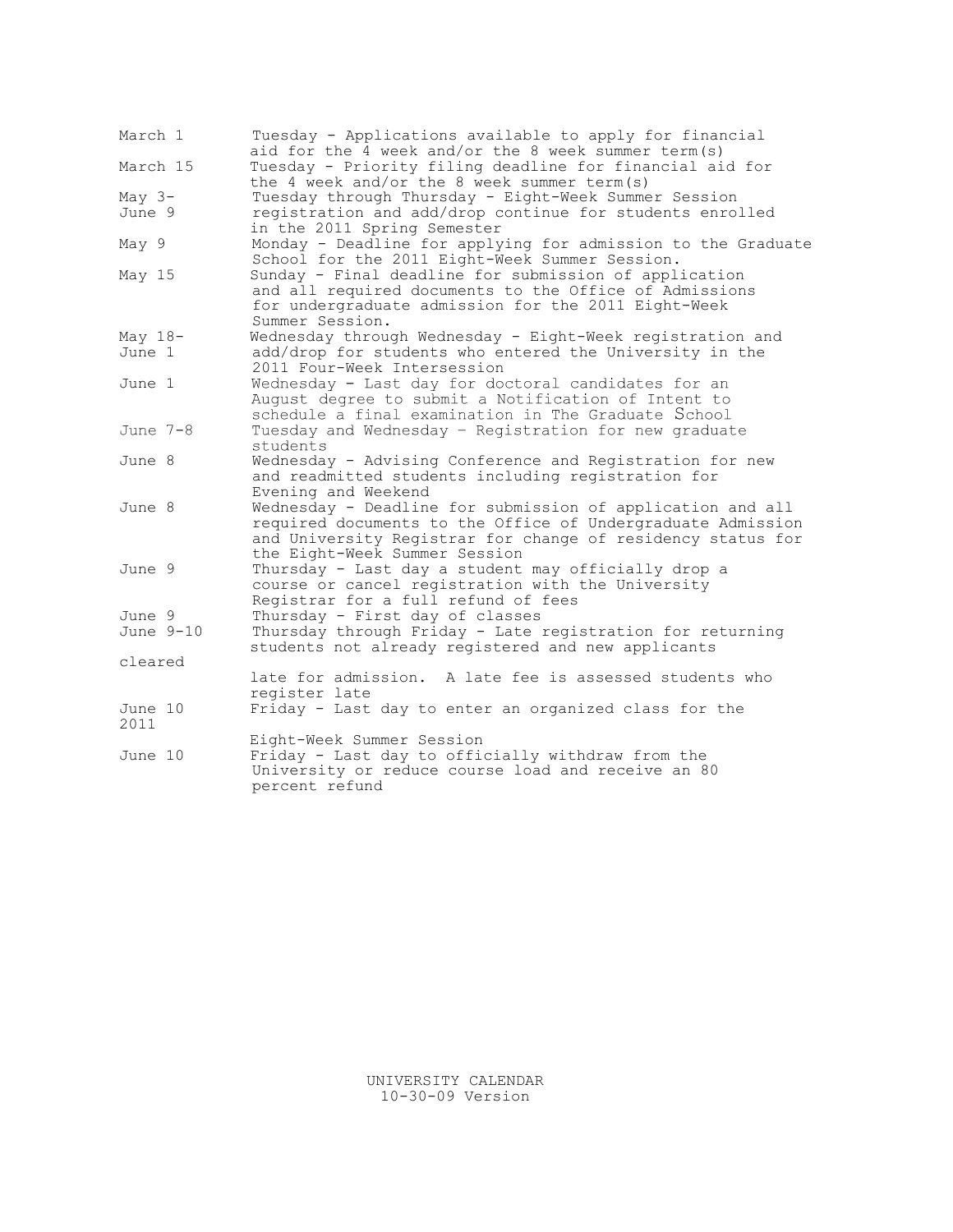|                             | 2011 Eight-Week - Second Summer Session                                                                                                                                                                                                                                                          |  |  |  |  |  |
|-----------------------------|--------------------------------------------------------------------------------------------------------------------------------------------------------------------------------------------------------------------------------------------------------------------------------------------------|--|--|--|--|--|
| June 10                     | Friday - Last day for students in the Employee<br>Educational Program to submit EEP form to Human Resource<br>Services for tuition waiver for the 2011 Eight-Week<br>Summer Session                                                                                                              |  |  |  |  |  |
| June 15                     | Wednesday - Deadline for international applications to be<br>submitted to The Graduate School for the 2011 Spring<br>Semester                                                                                                                                                                    |  |  |  |  |  |
| June 20                     | Monday - Last day to drop a course without it appearing<br>on the student's transcript                                                                                                                                                                                                           |  |  |  |  |  |
| June 20                     | Monday - Last day to change grading option (pass/fail to<br>letter grade or letter grade to pass/fail; credit to<br>audit or audit to credit)                                                                                                                                                    |  |  |  |  |  |
| June $20-$<br>July 22       | Monday-Friday - Summer Advising Conferences for new<br>freshmen, Community<br>College transfers, advanced standing (transfer) students,<br>auditors, non-degree and readmitted students enrolling<br>for the 2011 Fall Semester                                                                  |  |  |  |  |  |
| June 22                     | Wednesday - Payment deadline of registration fees and/or<br>housing and dining fees - if total amount due is not paid<br>as indicated on the account statement, a late payment fee<br>of 1.25% of the amount past due will be assessed                                                           |  |  |  |  |  |
| June 23                     | Thursday - Last day to officially withdraw from the<br>University or reduce course load and receive a 50 percent<br>refund                                                                                                                                                                       |  |  |  |  |  |
| June 30                     | Thursday-Last day for filing an application for a<br>December 2011 undergraduate degree in college dean's<br>office                                                                                                                                                                              |  |  |  |  |  |
| July 4<br>July 7<br>July 13 | Monday - Independence Day - Academic Holiday<br>Thursday - Midterm of 2011 Eight-Week Summer Session<br>Wednesday - Last day to withdraw from the University or<br>reduce course load. Students can withdraw or reduce<br>course load after this date only for "urgent non-academic<br>reasons." |  |  |  |  |  |
| July 13                     | Wednesday - Last day for candidates for an August degree<br>to schedule a final examination in The Graduate School                                                                                                                                                                               |  |  |  |  |  |
| July 18                     | Monday - Deadline for applying for admission to the<br>Graduate School for the 2011 Fall Semester.                                                                                                                                                                                               |  |  |  |  |  |
| July 27<br>graduate         | Wednesday - Last day for candidates for an August                                                                                                                                                                                                                                                |  |  |  |  |  |
| August 3                    | degree to sit for a final examination<br>Wednesday - Last day for students in the Employee<br>Educational Program who registered through August 3 to<br>submit EEP form to Human Resource Services to confirm<br>2011 Fall Semester registration and tuition waiver                              |  |  |  |  |  |
| August 4<br>August 4        | Thursday - End of 2011 Eight-Week Summer Session<br>Thursday - Last day for candidates for an August degree<br>to submit a thesis/dissertation to The Graduate School                                                                                                                            |  |  |  |  |  |
| August 4<br>August 8        | Thursday - Final Examinations<br>Monday - Final deadline for submission of grades to the                                                                                                                                                                                                         |  |  |  |  |  |
|                             | Registrar's Office by 12 noon                                                                                                                                                                                                                                                                    |  |  |  |  |  |
| August 20                   | Saturday - End of College of Pharmacy 15-Week Summer Term                                                                                                                                                                                                                                        |  |  |  |  |  |

\* These dates are under review and are subject to change.